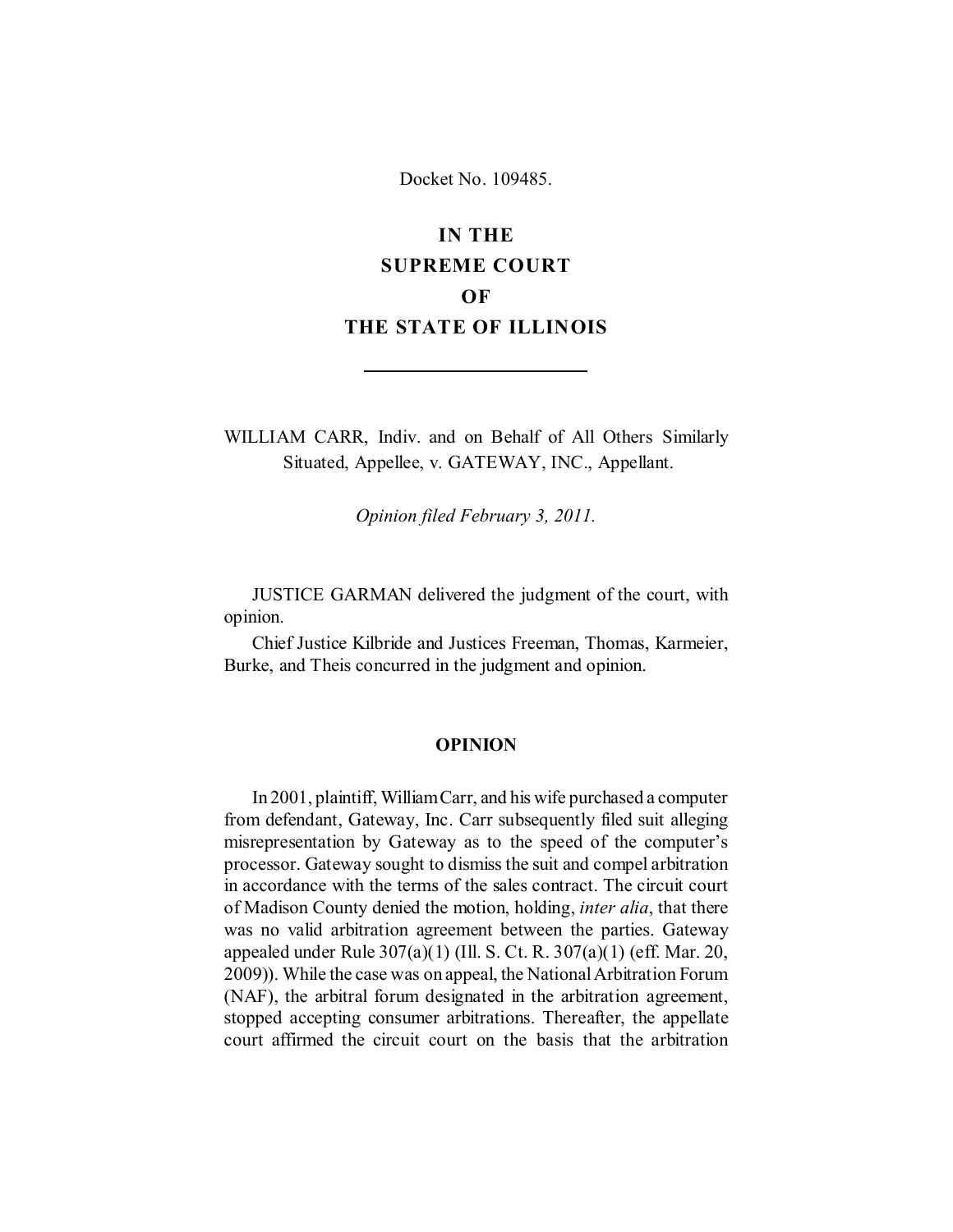agreement failed due to the unavailability of the arbitral forum. 395 Ill. App. 3d 1079. We allowed Gateway's petition for leave to appeal. Ill. S. Ct. R. 315 (eff. Feb. 26, 2010). The present appeal concerns whether section 5 of the Federal Arbitration Act (Arbitration Act or Act) (9 U.S.C. §5 (2006)) applies to permit the circuit court to appoint a substitute arbitrator due to the unavailability of the parties' designated arbitral forum.

#### BACKGROUND

Plaintiff Carr and others filed a class action complaint in June 2002, against defendants Intel Corporation, Gateway, Inc., and other computer manufacturers. The complaint alleged that defendants marketed Pentium 4 processors and computers in a misleading manner by claiming that the Pentium 4 processor was faster than its predecessor, the Pentium III. Carr alleged that, in fact, the Pentium 4 was slower than the Pentium III and Athlon processors from AMD (Advanced Micro Devices, Inc.).

Carr's allegations were contained in counts IV, V, and VI of the class action complaint. In 2003, the circuit court severed those counts and Carr's allegations proceeded separately. In the other action, styled *Barbara's Sales, Inc. v. Intel Corp.*, the circuit court certified a class. The defendants in that action appealed and the case eventually came before this court, where we held that the class action could not proceed because the alleged representations made by the defendants in that case were not actionable under Illinois law. *Barbara's Sales, Inc. v. Intel Corp.*, 227 Ill. 2d 45, 76 (2007).

With respect to the instant case, Carr alleged causes of action under California law and under Illinois's Consumer Fraud and Deceptive Business Practices Act (815 ILCS 505/1 *et seq.* (West 2000)). The allegations in Carr's complaint were identical to those contained in the original class action complaint. Gateway filed a motion to dismiss or, in the alternative, to compel arbitration, based on an arbitration clause in a "Limited Warranty Terms and Conditions Agreement" that was included in the materials sent with the computer when it arrived at Carr's home. Gateway argued that Carr agreed to arbitrate all disputes.

In November 2007, the circuit court held an evidentiary hearing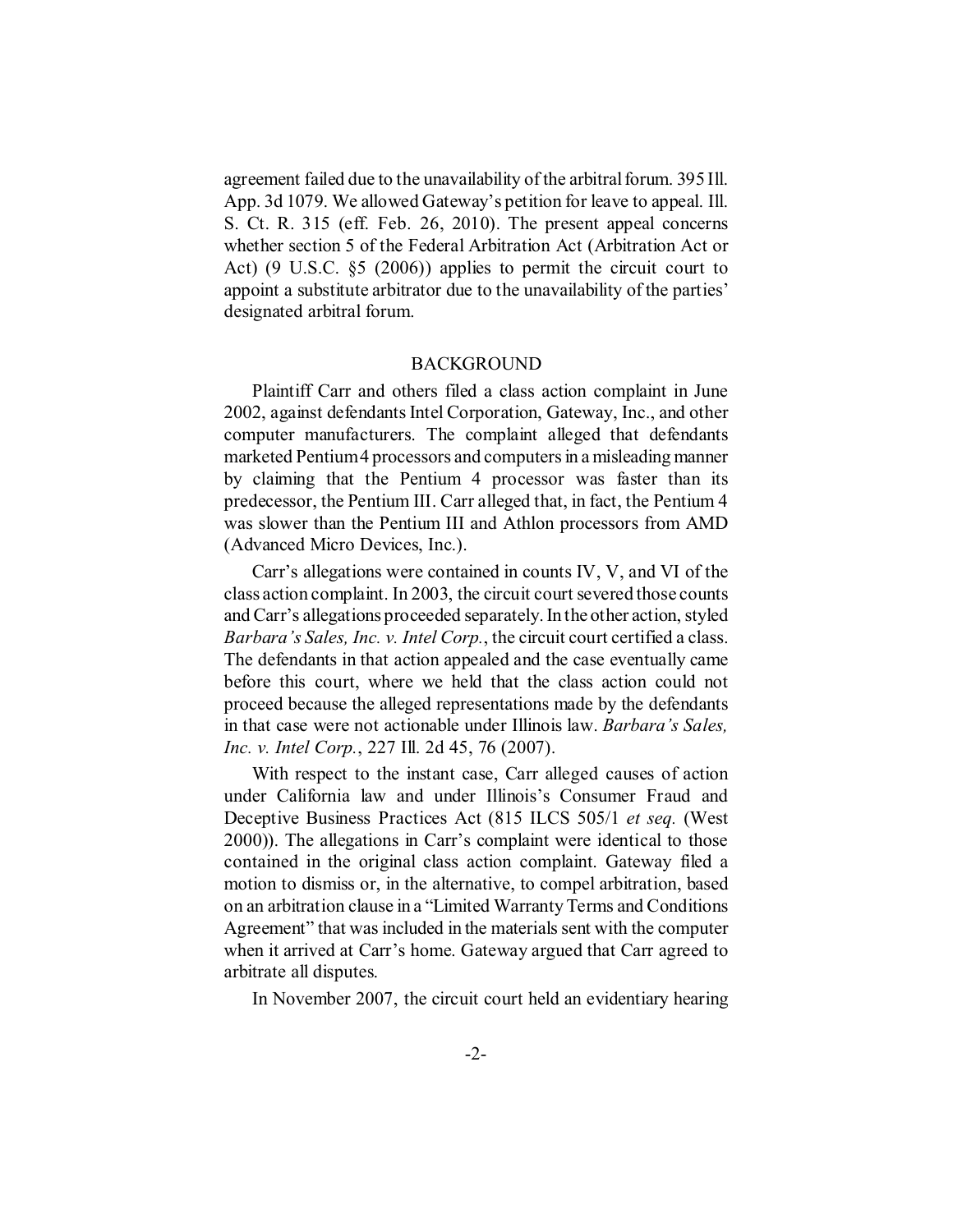on Gateway's motion. Following the hearing, the circuit court denied the motion, ruling that the agreement containing the arbitration clause was not part of the sales contract entered into by the parties. The court also found that, even if the arbitration clause were part of the sales agreement, it could not be enforced because it was unconscionable due to the following: (1) the clause was nonnegotiable; (2) it was part of a preprinted form and was not read by Carr until several days after the computer was purchased; (3) the terms of the arbitration clause were one-sided; (4) Carr could be saddled with large costs in pursuing his claim through the designated arbitral forum; (5) Carr would be prohibited from pursuing his claim as a class action; and (6) Carr would be prohibited from pursuing a claim for punitive damages.

Gateway timely appealed. When it became known that the NAF had stopped accepting consumer arbitrations, the appellate court ordered supplemental briefing regarding the effect of this development on the case. In its decision, the court noted the circuit court had ruled that the agreement to arbitrate was not a part of the contract for the purchase of the computer. The appellate court assumed, for purposes of the appeal, that there was a valid agreement to arbitrate. The court noted a split among courts as to whether section 5 of the Arbitration Act applies in such cases. The court then held that the specific designation of the NAF as the exclusive arbitration forum was an integral part of the arbitration clause, noting that the NAF has a "very specific set of rules and procedures that has implications for every aspect of the arbitration process." 395 Ill. App. 3d at 1085. As further support for its decision, the appellate court also pointed to a clause in the agreement that allowed the arbitrator to impose monetary penalties on a party for bringing a dispute in any forum other than the NAF. Thus, the court found that section 5 of the Act could not be used to reform the arbitration provision. *Id.* at 1086.

### ANALYSIS

## I

This appeal requires us to interpret the parties' arbitration agreement. An agreement to arbitrate is a matter of contract. *Salsitz v. Kreiss*, 198 Ill. 2d 1, 13 (2001). The interpretation of a contract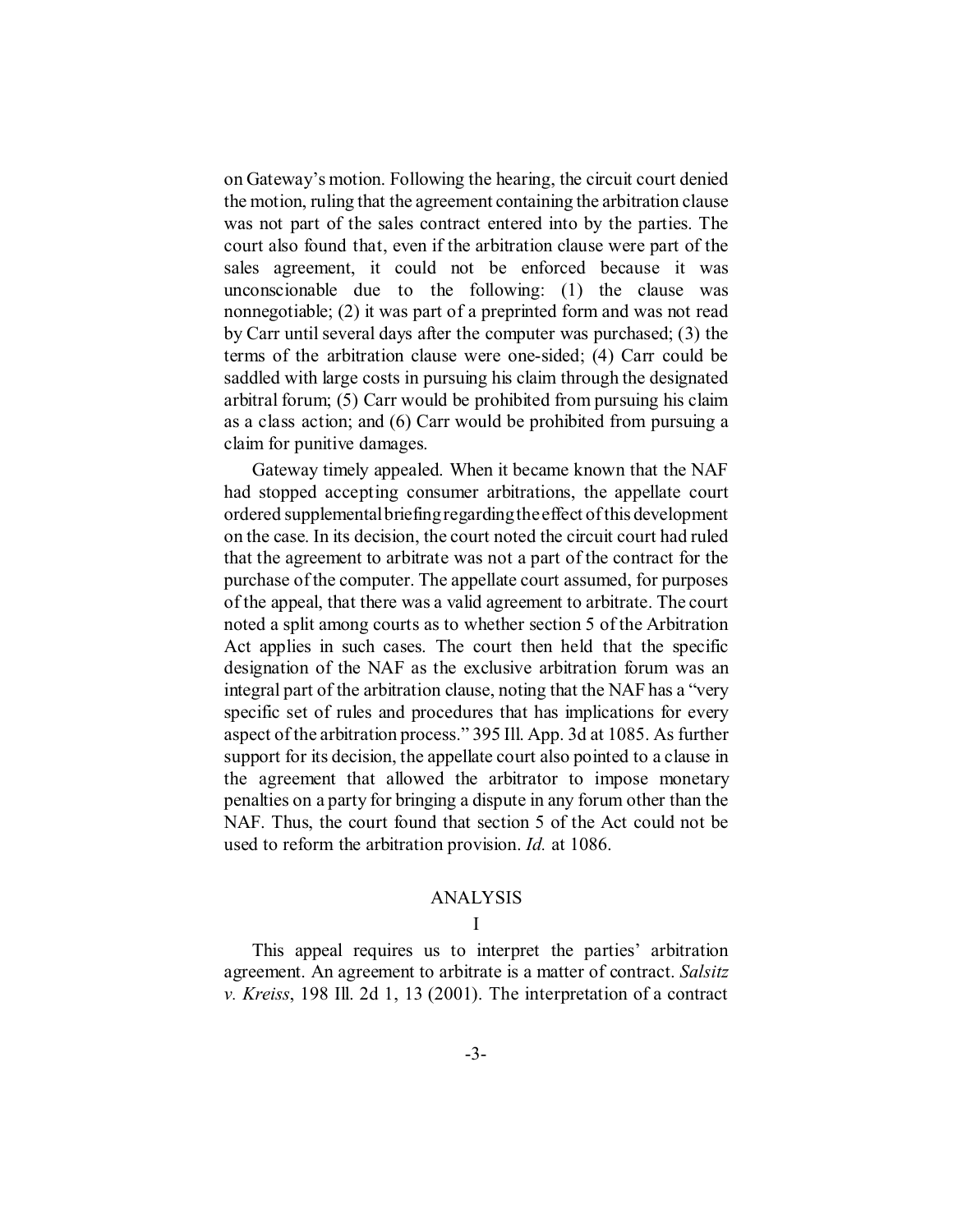involves a question of law, which we review *de novo*. *Dowling v. Chicago Options Associates, Inc.*, 226 Ill. 2d 277, 285 (2007).

II

The arbitration provision at issue states in pertinent part as follows:

> "You agree that any Dispute between You and Gateway will be resolved exclusively and finally by arbitration administered by the National Arbitration Forum (NAF) and conducted under its rules, except as otherwise provided below. The arbitration will be conducted before a single arbitrator, and will be limited solely to the Dispute between You and Gateway. \*\*\* Should either party bring a Dispute in a forum other than NAF, the arbitrator may award the other party its reasonable costs and expenses, including attorneys' fees, incurred in staying or dismissing such other proceedings or in otherwise enforcing compliance with this dispute resolution provision. **You understand that You would have had a right to litigate disputes through a court, and that You have expressly and knowingly waived that right and agreed to resolve any Disputes through binding arbitration.** This arbitration agreement is made pursuant to a transaction involving interstate commerce, and shall be governed by the Federal Arbitration Act, 9 U.S.C. Section 1, *et seq.*" (Emphasis in original.)

Section 2 of the Arbitration Act (9 U.S.C. §2 (2006)) provides:

"A written provision in any maritime transaction or a contract evidencing a transaction involving commerce to settle by arbitration a controversy thereafter arising out of such contract or transaction, or the refusal to perform the whole or any part thereof, or an agreement in writing to submit to arbitration an existing controversy arising out of such a contract, transaction, or refusal, shall be valid, irrevocable, and enforceable, save upon such grounds as exist at law or in equity for the revocation of any contract."

 In *Borowiec v. Gateway 2000, Inc.*, 209 Ill. 2d 376, 384 (2004), this court noted that Congress enacted the Arbitration Act to reverse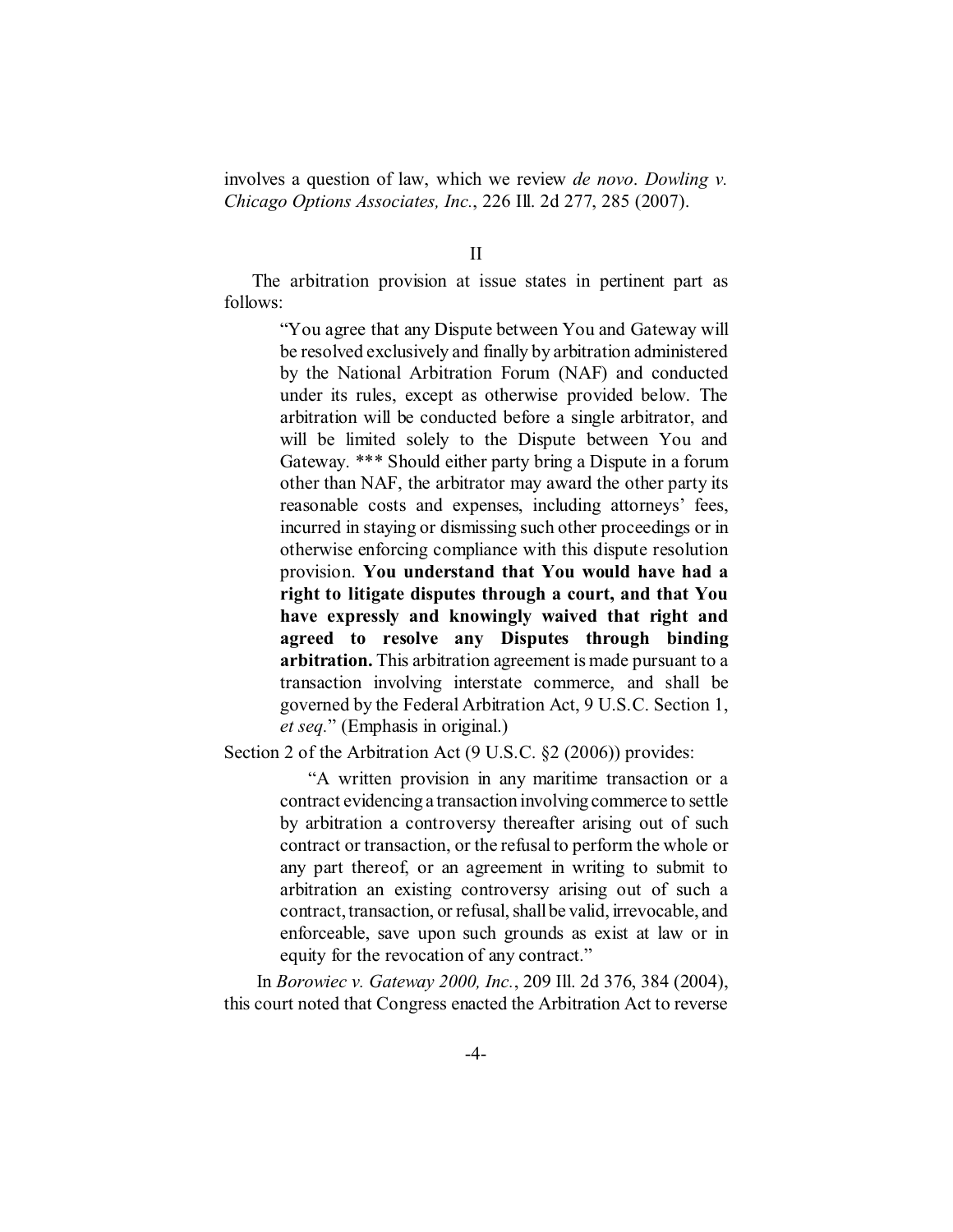long-standing judicial hostility to arbitration agreements and to place arbitration agreements on the same footing as other contracts. The Arbitration Act reflects a " 'liberal federal policy favoring arbitration agreements.' " *Id.* (quoting *Moses H. Cone Memorial Hospital v. Mercury Construction Corp.*, 460 U.S. 1, 24 (1983)). This court has recognized that, in construing federal laws, decisions of the federal courts are binding upon this court, to the end that such laws may be given uniform application. *Busch v. Graphic Color Corp.*, 169 Ill. 2d 325, 335 (1996).

Section 4 of the Arbitration Act (9 U.S.C. §4 (2006)) permits a party in a civil action to petition the court for an order directing that arbitration proceed in the manner provided in the parties' arbitration agreement. Section 5 of the Arbitration Act is the provision with which we are concerned here. That section provides:

> "If in the agreement provision be made for a method of naming or appointing an arbitrator or arbitrators or an umpire, such method shall be followed; but if no method be provided therein, or if a method be provided and any party thereto shall fail to avail himself of such method, *or if for any other reason there shall be a lapse in the naming of an arbitrator or arbitrators or umpire, or in filling a vacancy,* then upon the application of either party to the controversy the court shall designate and appoint an arbitrator or arbitrators or umpire, as the case may require, who shall act under the said agreement with the same force and effect as if he or they had been specifically named therein; and unless otherwise provided in the agreement the arbitration shall be by a single arbitrator." (Emphasis added.) 9 U.S.C. §5 (2006).

In this case, NAF, the chosen arbitral forum, no longer accepts consumer arbitrations. No provision is made in the arbitration agreement for the naming of a substitute arbitral service or arbitrator. Thus, the question before us is whether section 5 of the Arbitration Act may be applied to permit the circuit court to name a replacement for NAF.

Some courts have used section 5 to uphold arbitration clauses where the chosen arbitral forum was unavailable. For example, in *Zechman v. Merrill Lynch, Pierce, Fenner & Smith, Inc.*, 742 F. Supp. 1359 (N.D. Ill. 1990), the arbitration clause provided that any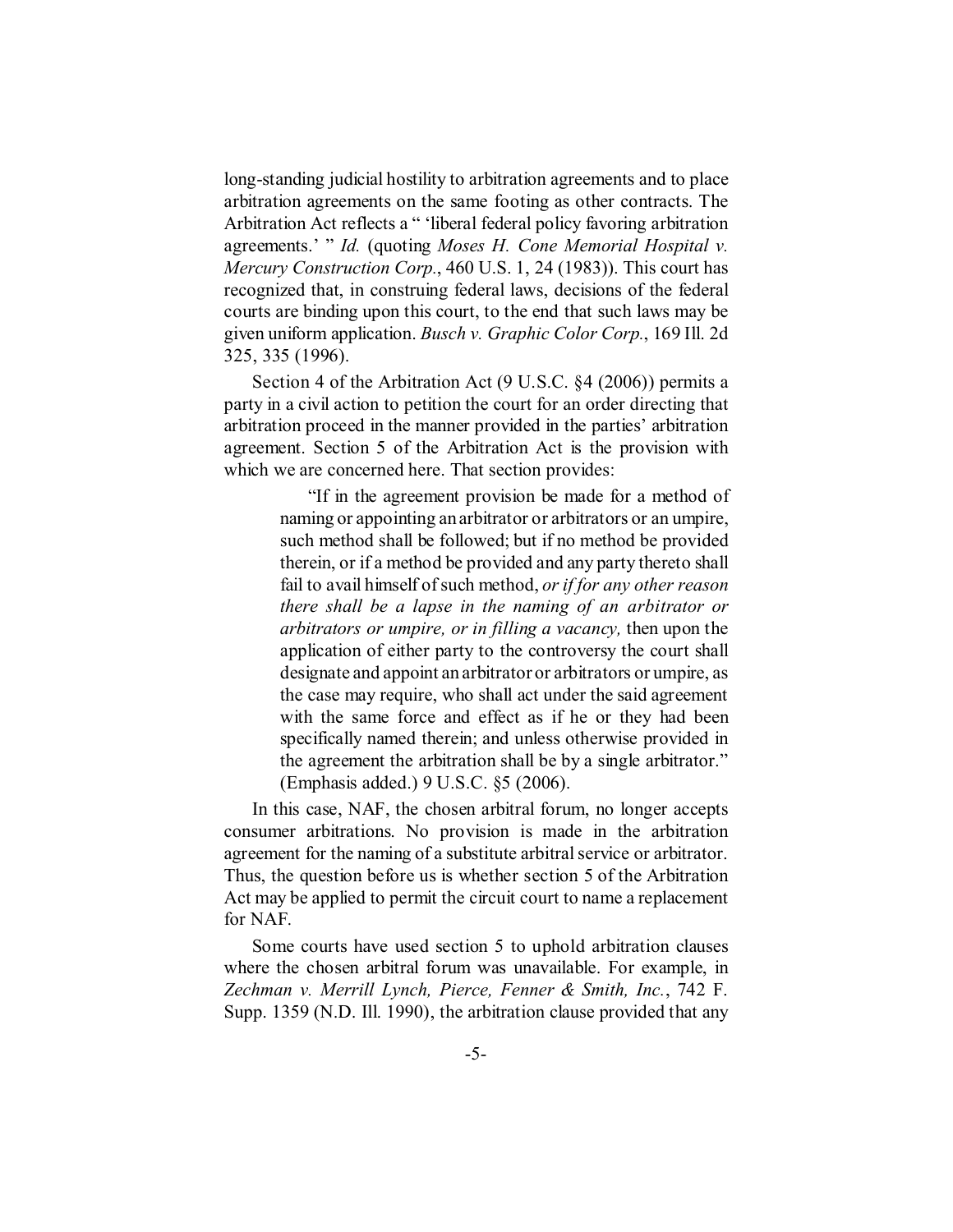arbitration would be governed by regulations prescribed by the Chicago Board of Trade (CBOT). CBOT declined jurisdiction and dismissed the plaintiff's demand for arbitration. Merrill Lynch filed a motion to compel arbitration with a neutral arbitrator. Noting that the case implicated the strong federal policy favoring arbitration, the district court stated that the decision between substituting a new provision for the failed one and refusing to enforce the agreement turns on the intent of the parties at the time the agreement was executed. To determine this intent, a court looks to the essence of the arbitration agreement, *i.e.*, whether the essential term is the agreement to arbitrate or whether the failed term is not merely an ancillary logistical concern, but instead is as important a consideration as the agreement to arbitrate itself. The district court found the provision at issue there not to be integral to the agreement to arbitrate. CBOT was not named as arbitrator or as the arbitration coordinator. The intent of the provision appeared to be that arbitrations would proceed under CBOT regulations as a general matter; thus, a neutral arbitrator could proceed under those regulations. *Id.* at 1365.

In *Brown v. ITT Consumer Financial Corp.*, 211 F.3d 1217 (11th Cir. 2000), the plaintiff, an employee of the defendant, filed suit after he was terminated from his position. The plaintiff had signed an employment agreement that contained an arbitration clause, which stated that the parties agreed that any dispute or claim would be resolved by binding arbitration "under the Code of Procedure of the National Arbitration Forum." *Id.* at 1220. The plaintiff filed an action in district court, and the defendant moved to compel arbitration. The district court granted the motion. On appeal, the plaintiff argued, *inter alia*, that the arbitration clause was void because the chosen forum had dissolved. The appeals court rejected this argument. The court noted that where the chosen forum is unavailable, section 5 of the Arbitration Act permits a substitute arbitrator to be named. This is true, however, only if the choice of the arbitral forum is not an integral part of the agreement to arbitrate, but instead is an " 'ancillary logistical concern.' " The *Brown* court found no evidence that the choice of the NAF was an integral part of the agreement to arbitrate. *Id.* at 1222.

 The parties' chosen arbitrator declined jurisdiction in *Reddam v. KPMG LLP*, 457 F.3d 1054 (9th Cir. 2006). The arbitration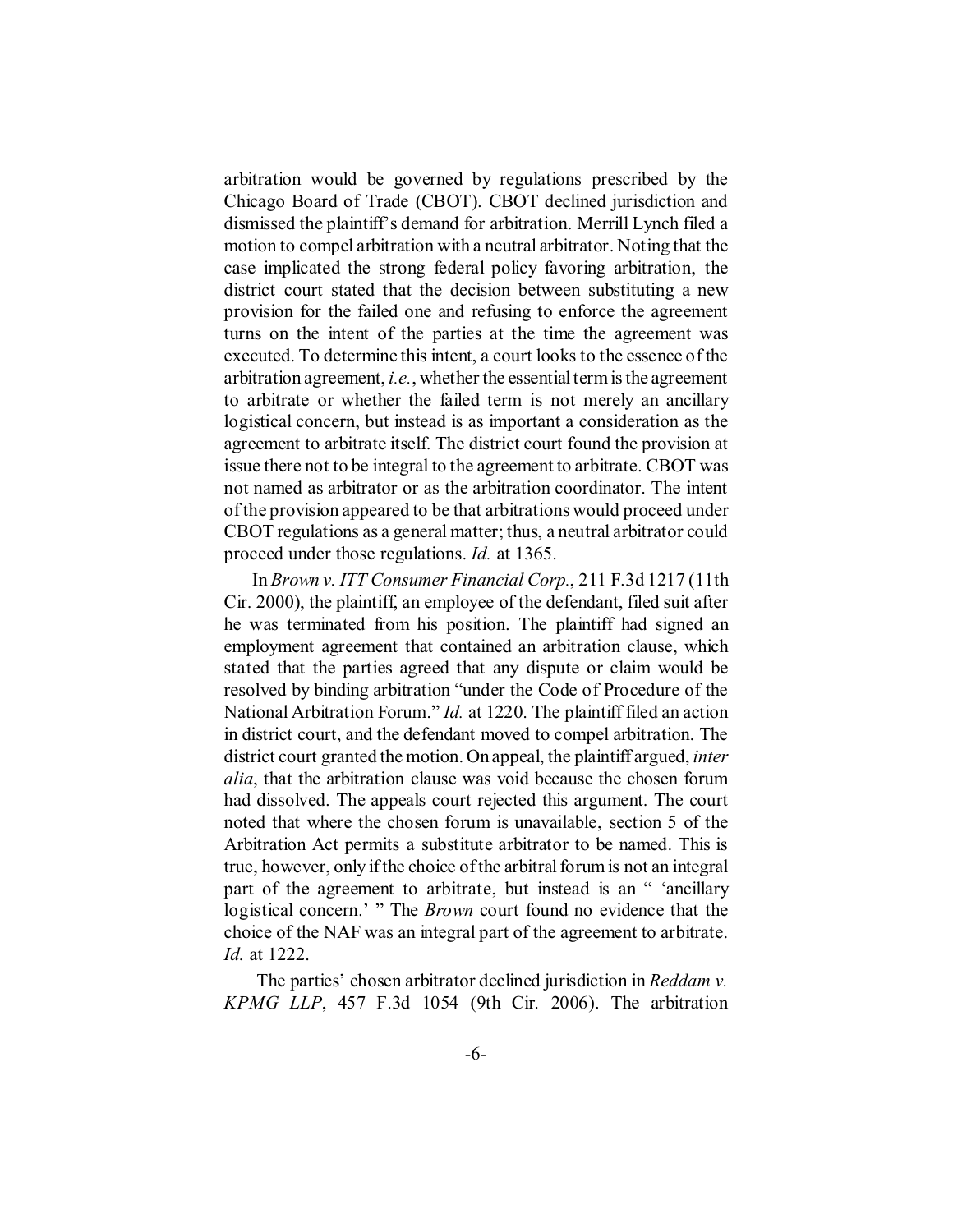agreement stated that any arbitration would be determined "pursuant to the rules then in effect of the National Association of Securities Dealers, Inc., [NASD] as the undersigned you may elect." *Id.* at 1059. The appeals court found that this provision was not integral to the agreement to arbitrate. In fact, noted the court, there was not even an express agreement that the NASD would be the arbitrator, but only that any arbitration would utilize its rules. *Id.* at 1060.

In contrast, Carr cites cases that have refused to utilize section 5 of the Arbitration Act to name a substitute arbitrator. He principally relies, as did the appellate court, on *Grant v. Magnolia Manor-Greenwood, Inc.*, 678 S.E.2d 435 (S.C. 2009), a case from the South Carolina Supreme Court. There, a nursing home resident fell and injured herself, resulting in her subsequent death. Her husband filed a wrongful-death action. The nursing homesought to compel arbitration in accordance with an arbitration agreement entered into by the parties. The agreement named the arbitral service that would administer the arbitration. That service subsequently became unavailable as to preinjury arbitration agreements. The circuit court denied the nursing home's motion to compel arbitration. The supreme court noted a dispute in the case law as to whether section 5 of the Arbitration Act applies in cases where the parties have specified an arbitral forum and that forum becomes unavailable. The court also noted that courts applying section 5 have identified an exception to application where the choice of arbitral forum is an integral part of the agreement to arbitrate, rather than an ancillary logistical concern. Assuming that section 5 applied in the case before it, the South Carolina court found that the specific designation of an arbitral forum in the arbitration agreement was an integral part of the agreement. The court noted that by choosing the arbitral forum, the parties waived a set of rights regarding procedural rules and the right to choose an arbitrator. The court found this waiver to reflect the parties' intent to arbitrate exclusively before their chosen arbitral forum. Thus, section 5 of the Arbitration Act did not apply and the arbitration agreement was unenforceable. *Id.* at 438-39.

The appellate court here found that *Grant* supported its conclusion that the designation of the NAF in the agreement to arbitrate was integral to the agreement. Specifically, citing *Grant*, the appellate court noted that the NAF has a "very specific set of rules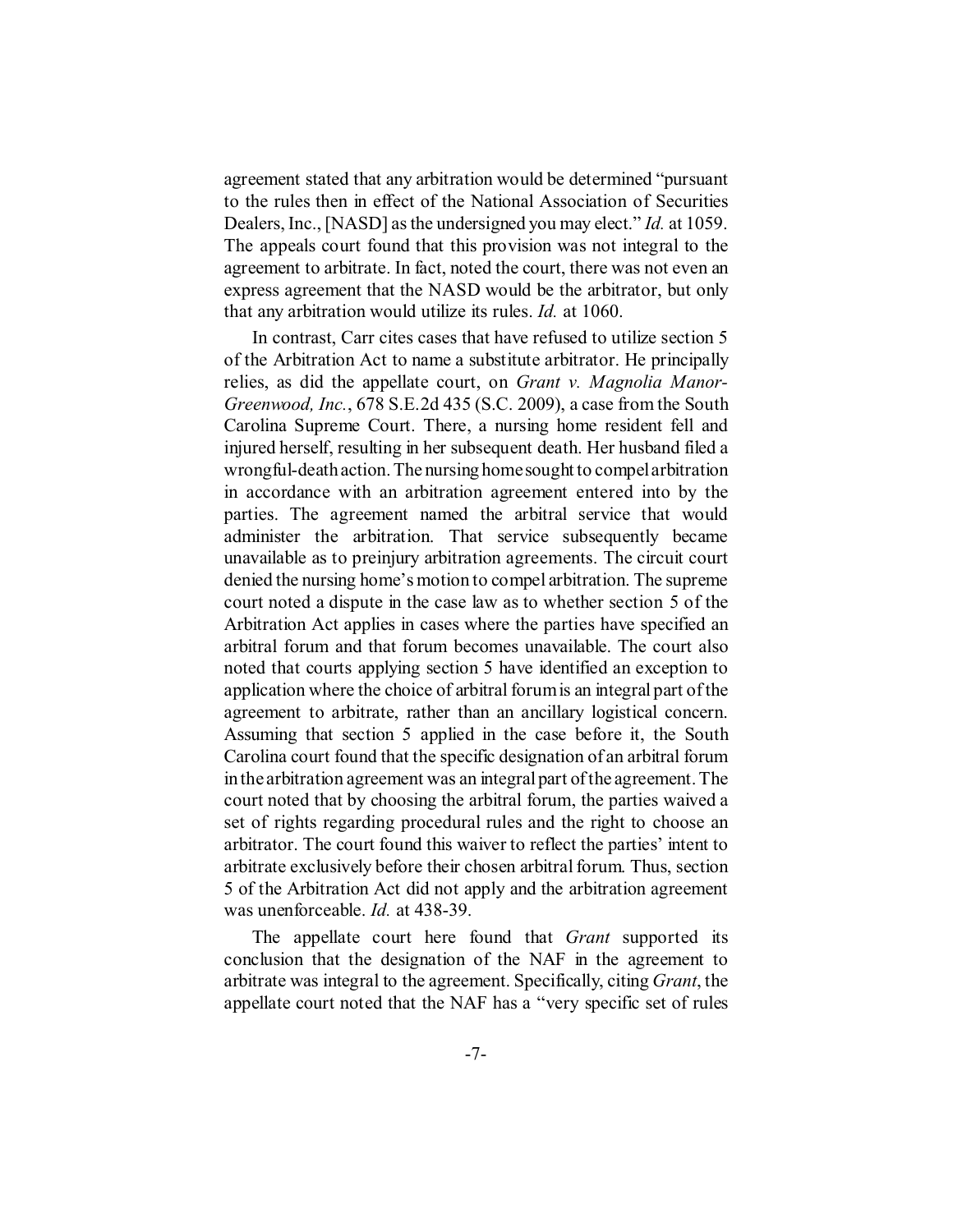and procedures that has implications for every aspect of the arbitration process." 395 Ill. App. 3d at 1085.

Gateway argues that the appellate court erroneously determined that there is a split in the federal case law as to the proper application of section 5 of the Arbitration Act. It argues that the South Carolina court in *Grant* relied on the flawed analysis of *In re Salomon Inc. Shareholders' Derivative Litigation*, 68 F.3d 554 (2d Cir. 1995). In that case, certain shareholders sued the defendants, who were officers of Salomon, Inc. The district court granted the defendants' motion to compel arbitration. The arbitration agreements at issue stated that any controversy would be submitted for arbitration "in accordance with" the constitution and rules then obtaining of the New York Stock Exchange (NYSE). The NYSE declined to arbitrate the dispute. The district court denied the defendants' request to appoint a substitute arbitrator. The defendants appealed. The appeals court rejected the defendants' argument that arbitration need not take place before the NYSE as long as the NYSE's rules govern in any arbitration. Citing cases in which the court had considered similar arbitration language, the court concluded that a proper reading of the parties' agreement showed that they had designated the NYSE as the exclusive arbitral forum. *Id.* at 559.

The court also rejected the defendants' argument that there had been a "lapse" in the naming of an arbitrator such that section 5 would permit the appointment of a substitute arbitrator. The court stated its belief that the "lapse" language of section 5 referred to a mechanical breakdown in the arbitrator selection process such as a lapse in time in the naming of an arbitrator or in the filling of a vacancy on a panel of arbitrators. Because the district judge had referred the matter to the NYSE for arbitration, there was no lapse or breakdown in selecting the arbitrator. The court noted other cases that had applied section 5 to appoint new arbitrators when the named arbitrator could not or would not proceed. However, the court noted, none of those cases could be read to permit a court to use section 5 of the Arbitration Act to circumvent the parties' designation of an exclusive arbitral forum. *Id.* at 560-61.

Gateway argues that *Salomon* relied on inapposite cases for its holding and it notes that the *Reddam* case pointed this out. However, the court in *Reddam* faulted *Salomon* for concluding that where a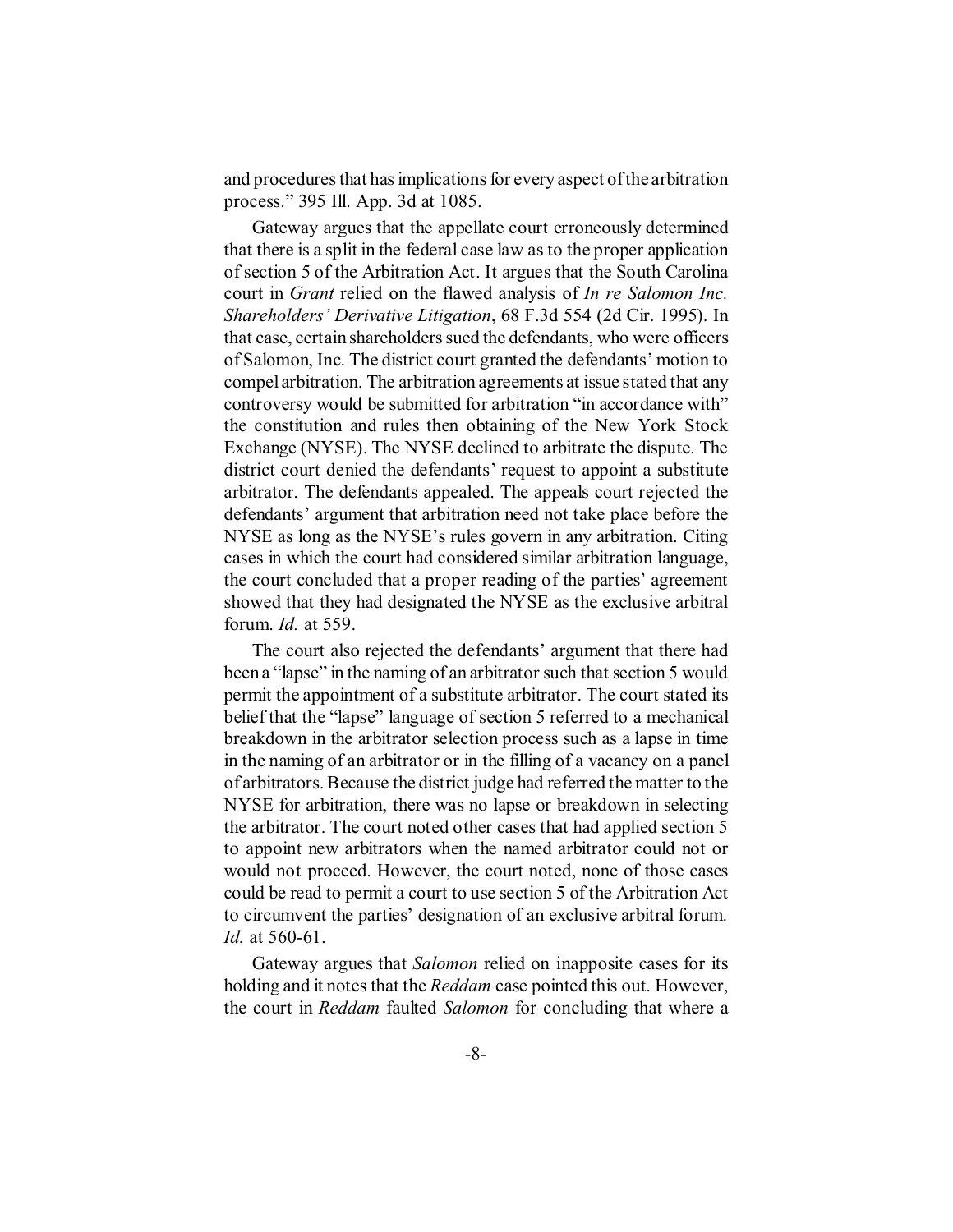forum selection clause " 'is as important a consideration as the agreement to arbitrate itself, a court will not sever the failed term from the rest of the agreement and the entire arbitration provision will fail.' " *Reddam*, 457 F.3d at 1060 (quoting *Salomon*, 68 F.3d at 561). The language the *Reddam* court quotes from *Salomon*, however, actually comes from *Zechman*, a case on which Gateway relies. See *Zechman*, 742 F. Supp. at 1364.

Regardless of any perceived conflict among courts on this issue, we agree with those federal courts that have held section 5 of the Act may be applied to name a substitute arbitrator where the parties' designated arbitral forum fails, unless the designation of the arbitral forum is integral to the parties' agreement to arbitrate. We are mindful that the Act promotes a liberal federal policy favoring arbitration as an alternate dispute resolution mechanism. *Cone*, 460 U.S. at 24. To that end, section 5 permits the naming of a substitute arbitrator where, "for any \*\*\* reason," there has been a lapse, *inter alia*, in the naming of an arbitrator. 9 U.S.C. §5 (2006). Where the designation of an arbitral forum is only an ancillary, logistical concern and the primary consideration is the intent to arbitrate disputes, allowing a court to appoint a substitute arbitrator fulfills the parties' agreement to arbitrate. Accordingly, we now turn to the arbitration agreement in this case to determine whether section 5 of the Act applies here.

Gateway argues the appellate court should have followed *Brown* and *Reddam*. Carr, on the other hand, cites cases in which courts held that because parties designated a particular forum and a set of rules to govern arbitrations, the designated forum was integral to the agreement. Carr cites *Covenant Health & Rehabilitation of Picayune, LP v. Estate of Moulds*, 14 So. 3d 695 (Miss. 2009), a Mississippi Supreme Court case, which involved a nursing home resident and an admissions agreement that contained an arbitration clause. The chosen forum became unavailable due to a change in its policies toward preinjury arbitration agreements. The supreme court refused to allow for the appointment of a substitute arbitrator. However, prior to this holding, the court had ruled that the arbitration clause was unconscionable, thereby rendering the entire admissions agreement unenforceable. *Id.* at 703. Thus, it was not necessary for the court to consider whether a substitute arbitrator could be appointed. In addition, we note that the court did not consider the impact of section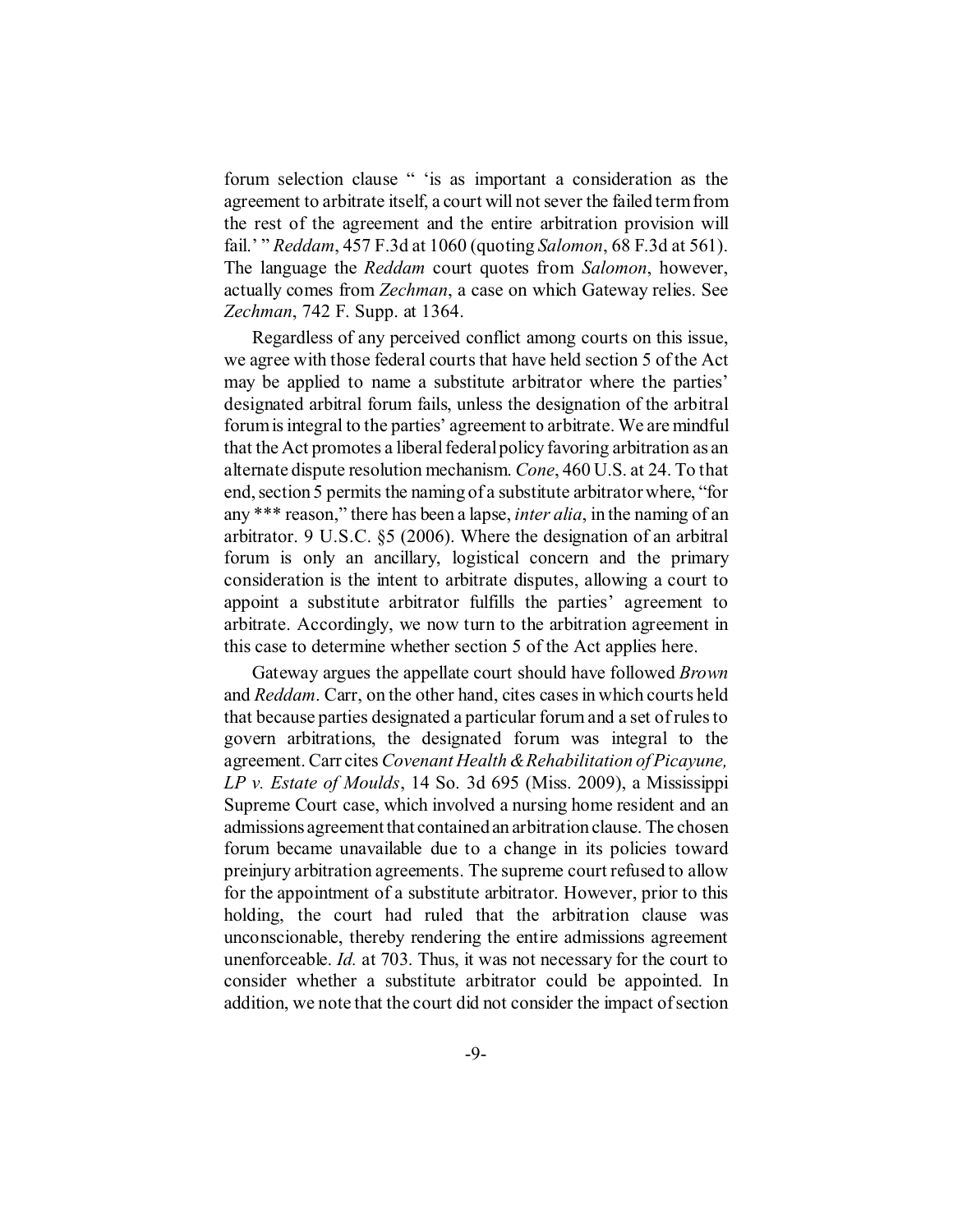5 of the Arbitration Act on the question of the appointment of a substitute arbitrator.

Carr also cites *Carideo v. Dell, Inc.*, 2009 WL 3485933 (W.D. Wash. Oct. 26, 2009), where the parties had designated the NAF as the arbitral forum with much of the same language at issue here. After the NAF stopped administering consumer arbitrations, the district court was faced with the question of whether a substitute arbitrator could be appointed. The court held that the designation of the NAF was integral to the arbitration agreement, relying in part on the appellate court case that we are reviewing in the instant appeal. The court interpreted language in the arbitration clause stating that disputes shall be resolved "exclusively and finally" by binding arbitration administered by the NAF under its rules then in effect. The court rejected Dell's argument that "exclusively" modified "binding arbitration," holding instead that the word referred to arbitration by the NAF. As to the NAF's rules, the court questioned whether there were any NAF rules for consumer arbitrations that remain in effect. *Id.* at 4-5.

In contrast, we note that the district court in *Adler v. Dell Inc.*, 2009 WL 4580739 (E.D. Mich. Dec. 3, 2009), reached a contrary conclusion in construing an identical arbitration clause. The court found the phrase "exclusively and finally by binding arbitration administered by the [NAF]" to be ambiguous as to whether the parties intended "to embrace arbitration as their exclusive and final recourse for disputes while identifying NAF as a secondary matter to administer the process, or whether they intended NAF arbitration only to be their exclusive and final recourse for disputes." The court noted that both interpretations had merit, but there was nothing in the language of the arbitration clause to indicate which was the intended interpretation. *Id.* at 2. The court pointed to two aspects of the agreement that tended to support the interpretation that the designation of the NAF was secondary to the intent to arbitrate. First, the agreement required that NAF rules be used, which would appear to be surplusage unless another arbitral forum were to be used. The court noted that the plaintiff had given no reason why NAF rules could not be applied by a substitute arbitrator. Second, the court noted, the agreement specifically limited the arbitration process to the customer and Dell, which adds emphasis to the process agreed upon, as opposed to the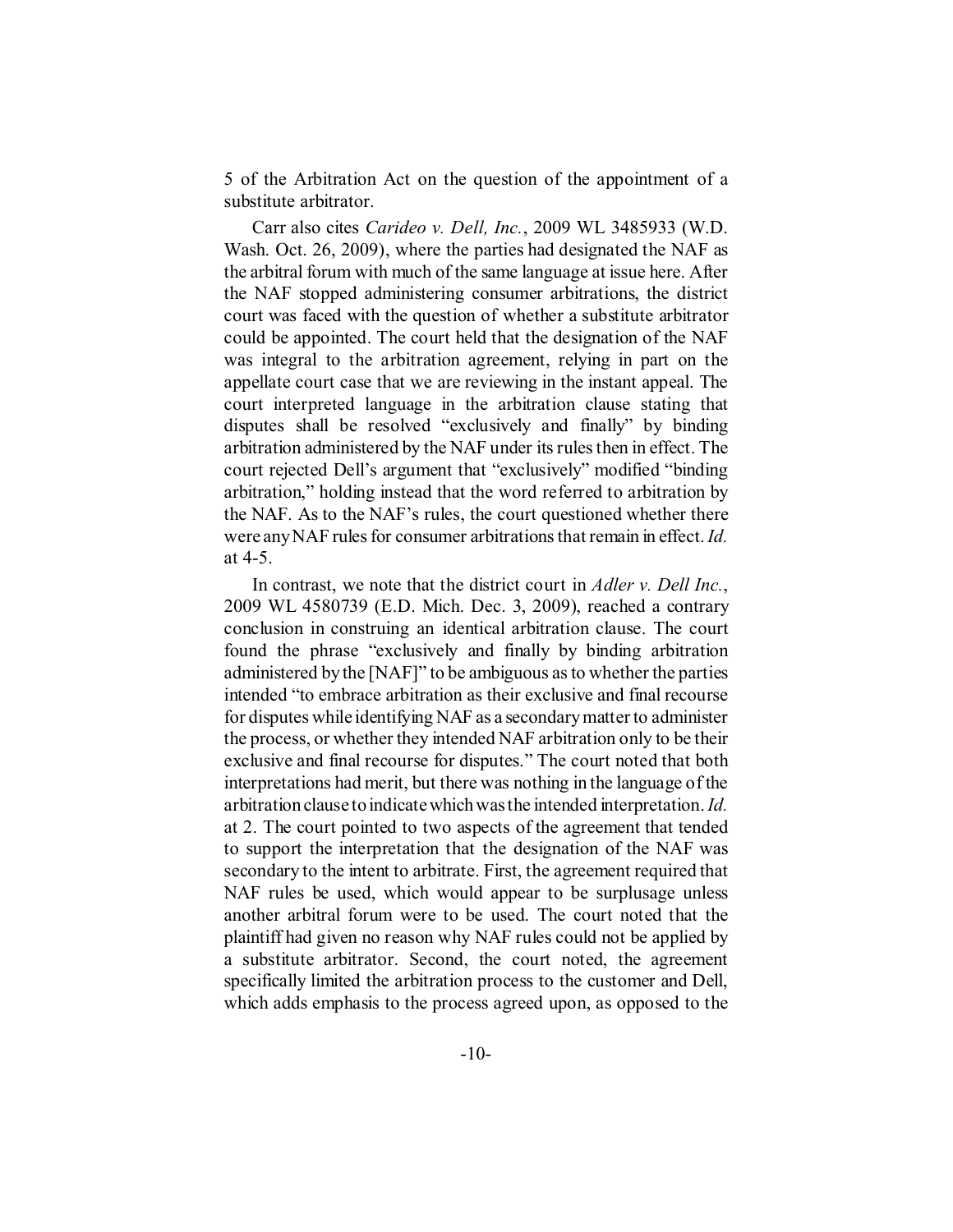designated forum. However, the court noted that the agreement lacked any provision for an alternative to the NAF in the event the NAF was unable or unwilling to administer the arbitration. This could support either interpretation. Ultimately, the court determined that the language of the agreement fell short of satisfying the exception to application of section 5 of the Arbitration Act that an arbitration agreement will fail only if it is clear that the designation of the arbitral forum is integral to the agreement. Thus, the arbitration agreement did not fail due to the unavailability of the parties' chosen arbitral forum. *Id.* at 3-4.

Gateway argues that the parties anticipated in their agreement that the NAF might become unavailable when they agreed that their disputes would be resolved by arbitration administered by the NAF and conducted under its rules, "except as otherwise provided below." Gateway then points to a subsequent sentence in the agreement that states the agreement is made pursuant to a transaction involving interstate commerce and shall be governed by the Arbitration Act. Gateway concludes that section 5 of the Act "is therefore an agreed exception to any requirement that the arbitration be administered by the NAF where (as is true here), the NAF is not available." Carr disagrees with Gateway's interpretation, noting that the sentence immediately following the "except as otherwise provided below" language states that the arbitration will be limited to the dispute between the purchaser and Gateway. Carr believes the "except as otherwise provided below" language was likely an attempt by Gateway to guard against the possibility that the NAF may repeal its prohibition against class arbitrations. We conclude that, since it is not clear what this phrase refers to, its presence in the agreement is neutral on the issue of whether section 5 applies here.

The parties disagree as to the significance of the requirement in the arbitration clause that the arbitration proceed under the NAF Code of Procedure. Gateway argues that by stating that arbitrations would be conducted under NAF rules, the parties anticipated that arbitration would go forward even if the NAF were unavailable. According to Gateway, this language would be mere surplusage if the NAF were the only acceptable forum. Gateway also argues that the appellate court erred in relying on *Grant*, arguing that NAF rules do not affect the substantive outcome of an arbitration, citing Rule 5 of the NAF Code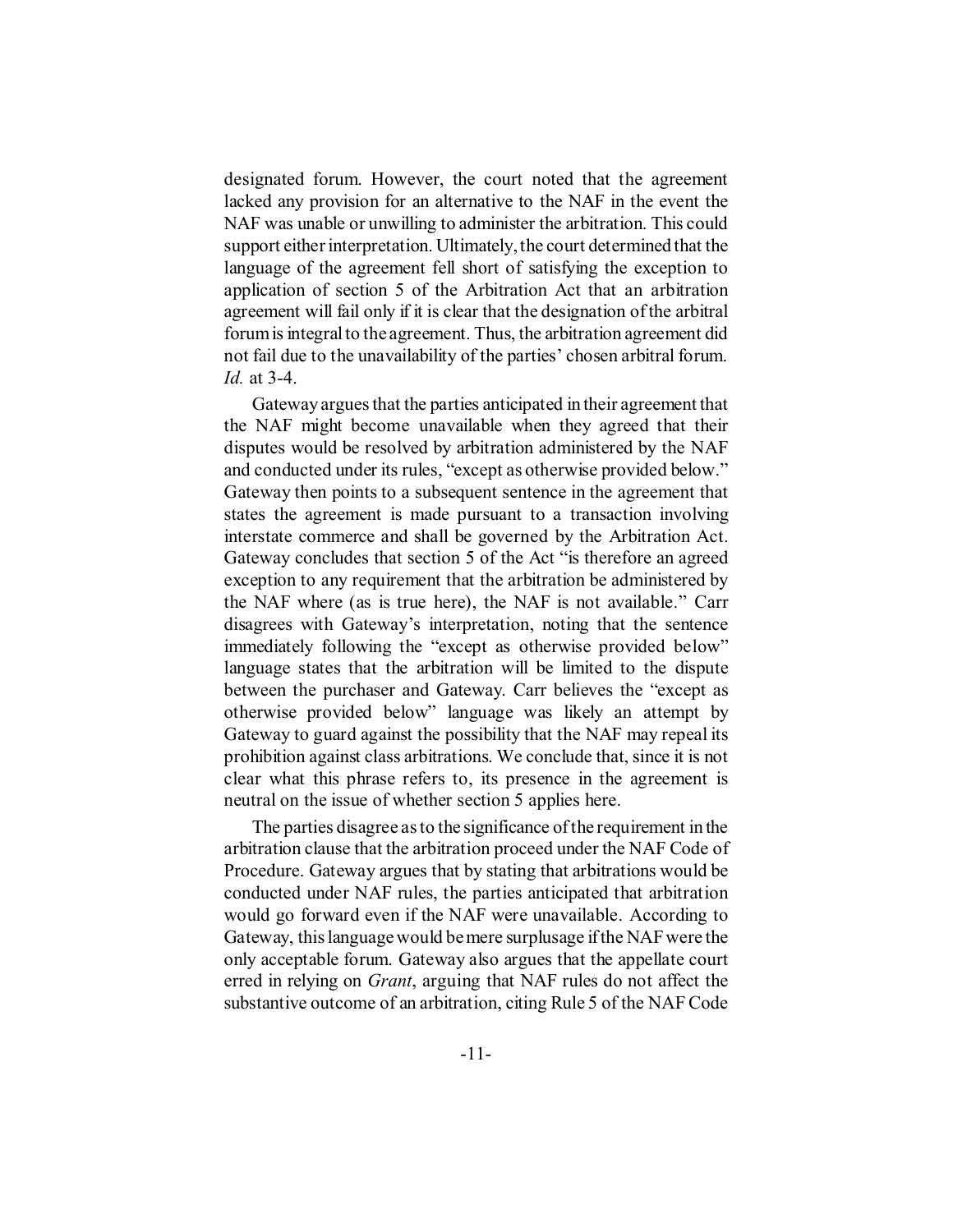of Procedure, which states that "[a]n arbitrator follows the applicable substantive law and may grant any remedy or relief provided by law or equity, including monetary and injunctive relief." http://www.adrforum.com/users/naf/resources/CodeofProcedure2008 print2.pdf. Gateway further argues that the appellate court seemed to believe that the rules of any selected forum would have such an effect. Carr claims that NAF rules do have substantive implications for the outcome of his claim. He asserts that the NAF fee schedule, as set by its rules, would require him to pay more in filing costs than he could expect to receive in any recovery from Gateway.

We agree with Gateway that the mere fact parties name an arbitral service to handle arbitrations and specify rules to be applied does not, standing alone, make that designation integral to the agreement. If this were so, section 5 of the Arbitration Act would not apply in any case where the parties specify an arbitrator that later becomes unwilling or unable to handle the arbitration. Such a construction would encourage parties to be as vague as possible in drafting their arbitration agreements to guard against a court refusing to apply section 5 of the Act in the event the chosen arbitral forum became unavailable. Section 5 anticipates that a named arbitral forum may become unavailable and it provides a mechanism to appoint a substitute. As courts have noted, it is possible in some cases for a substitute arbitrator to use the rules specified in an arbitration agreement and where that is so, the mere designation of particular rules to govern an arbitration will not prevent the naming of a substitute arbitrator under section 5. See, *e.g.*, *Reddam*, 457 F.3d at 1060; *Brown*, 211 F.3d at 1222; *Zechman*, 742 F. Supp. at 1365.

In this case, it is unclear whether a substitute arbitrator could use NAF rules. We first note that Rule 1(C) of the Code provides that arbitrations are to be conducted in accordance with the applicable Code of Procedure in effect at the time a claim is filed, unless the parties agree otherwise. http://www.adrforum.com/users/naf/ resources/CodeofProcedure2008-print2.pdf. Because a claim has not yet been filed in this case, the Code that would govern any arbitration is the current Code, which became effective on August 1, 2008. Rule 1(A) of that Code states as follows:

> "Parties who contract for or agree to arbitration provided by the Forum or this Code of Procedure agree that this Code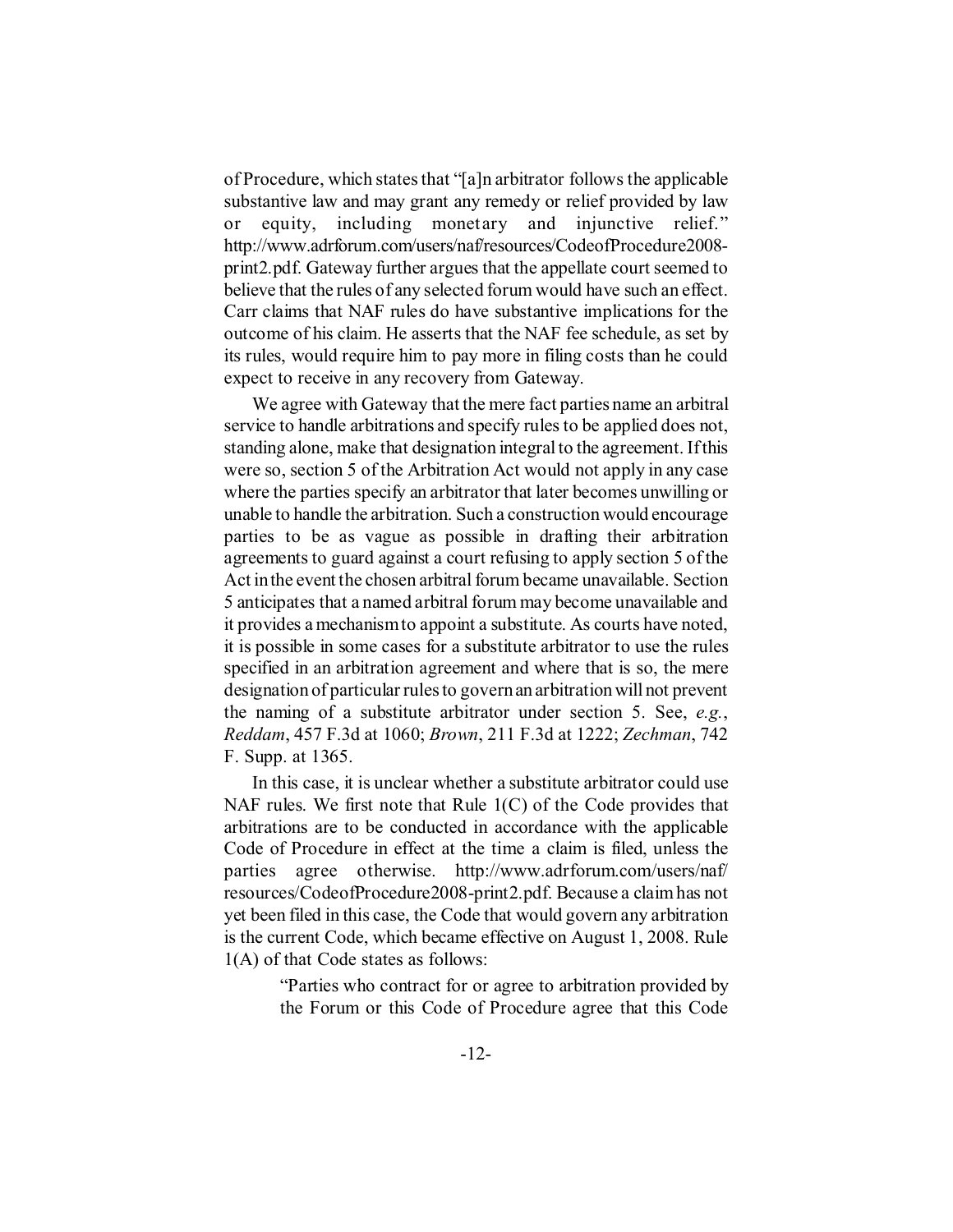governs their arbitration proceedings, unless the Parties agree to other procedures. This Code shall be deemed incorporated by reference in every Arbitration Agreement, which refers to the National Arbitration Forum, the International Arbitration Forum, the Arbitration Forum, adrforum.com, Forum or this Code of Procedure, unless the parties agree otherwise. This Code shall be administered only by the National Arbitration Forum or by any entity or individual providing administrative services by agreement with the National Arbitration Forum." http://www.adrforum.com/users/naf/resources/CodeofProce dure2008-print2.pdf.

Neither party has indicated whether an arbitrator could be appointed who would be allowed to conduct an arbitration under NAF rules. Nor is it known whether NAF rules could be used in a consumer arbitration, given the fact that NAF no longer accepts such arbitrations. Thus, any finding by this court concerning the use of NAF rules by a substitute arbitrator would be based on speculation. The fact that the NAF restricts the use of its rules to only those entities and individuals providing arbitral services by agreement with the NAF militates in favor of a finding that the designation of the NAF and its rules was integral to the parties' agreement to arbitrate.

There is one additional matter to consider. Carr argues that the following clause in the arbitration agreement supports a finding that designation of the NAF as the arbitral forum is integral to the agreement to arbitrate:

> "Should either party bring a Dispute in a forum other than NAF, the arbitrator may award the other party its reasonable costs and expenses, including attorneys' fees, incurred in staying or dismissing such other proceedings or in otherwise enforcing compliance with this dispute resolution provision."

Gateway disagrees with Carr's interpretation of this provision, arguing that a more sensible construction is that the parties did not intend this provision to apply unless the NAF was available. Gateway states, "[t]his provision simply empowers the arbitrator, whoever that might be, to award reasonable costs incurred to enforce compliance with the Agreement if anybody brings a dispute outside the NAF. Obviously, since the NAF is no longer available, it would be absurd for either party to ask a court-named arbitrator to sanction the other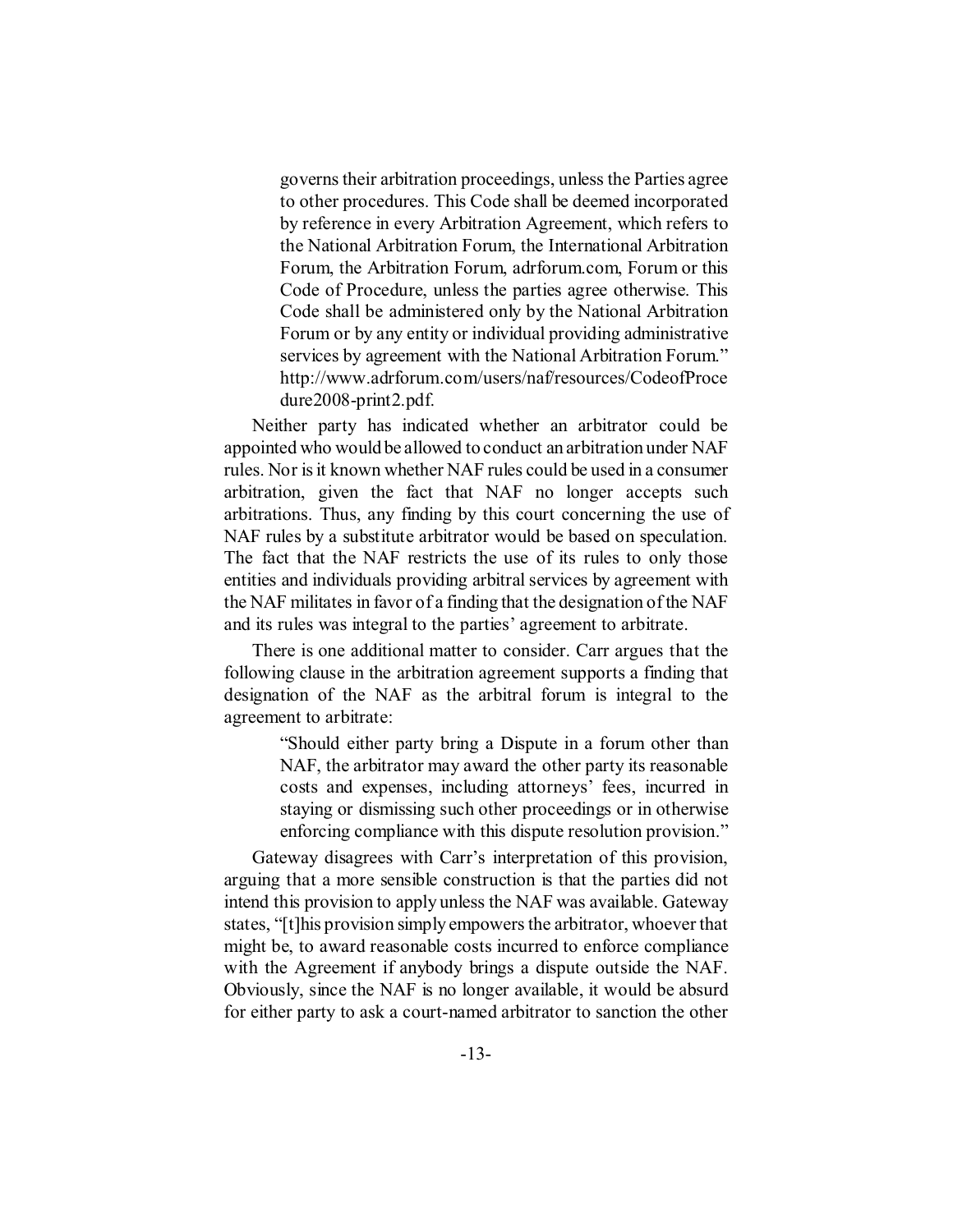party under this provision for bringing a dispute to him for resolution. Therefore, this provision is entirely consistent with the parties' intent that the designation of the NAF was a secondary concern, while the agreement to arbitrate was paramount."

We reject Gateway's interpretation of this provision. The plain language of the provision penalizes any party for bringing a dispute in any forum other than the NAF. It is self-evident that the provision was intended to apply if the NAF was available to administer arbitrations. That is the whole point of the clause. Gateway, which drafted the agreement and presented the nonnegotiable terms to Carr when he purchased his computer, sought, by this clause, to ensure that only the NAF would administer any arbitrations that arose under the agreement. Significantly, the penalty provision does not merely allow monetary penalties to be imposed for bringing a dispute in a court of law. Such a provision might tend to indicate that the agreement to arbitrate was paramount and that the designation of the NAF was merely a secondary, logistical consideration. Instead, the provision allows for the imposition of monetary penalties even if a party files a claim with an arbitral service other than NAF.

To find that the designation of the NAF as the arbitral forum is integral to the agreement to arbitrate, we must be able to conclude that the choice of the NAF was so central to the agreement to arbitrate that the unavailability of the NAF brought the agreement to an end. See *Reddam*, 457 F.3d at 1061. A reading of the penalty provision clearly indicates that the designation of the NAF as the arbitral forum is integral to the agreement. Therefore, we conclude that the designation of the NAF as the arbitral forum was integral to the agreement to arbitrate and, thus, section 5 of the Arbitration Act may not be utilized to select a substitute arbitrator.

### **CONCLUSION**

For the reasons stated, we hold that the designation of the NAF as the arbitral forum was integral to the parties' agreement to arbitrate. We further hold that, in light of this fact, section 5 of the Arbitration Act does not apply to permit the appointment of a substitute arbitrator. Accordingly, the agreement to arbitrate fails.